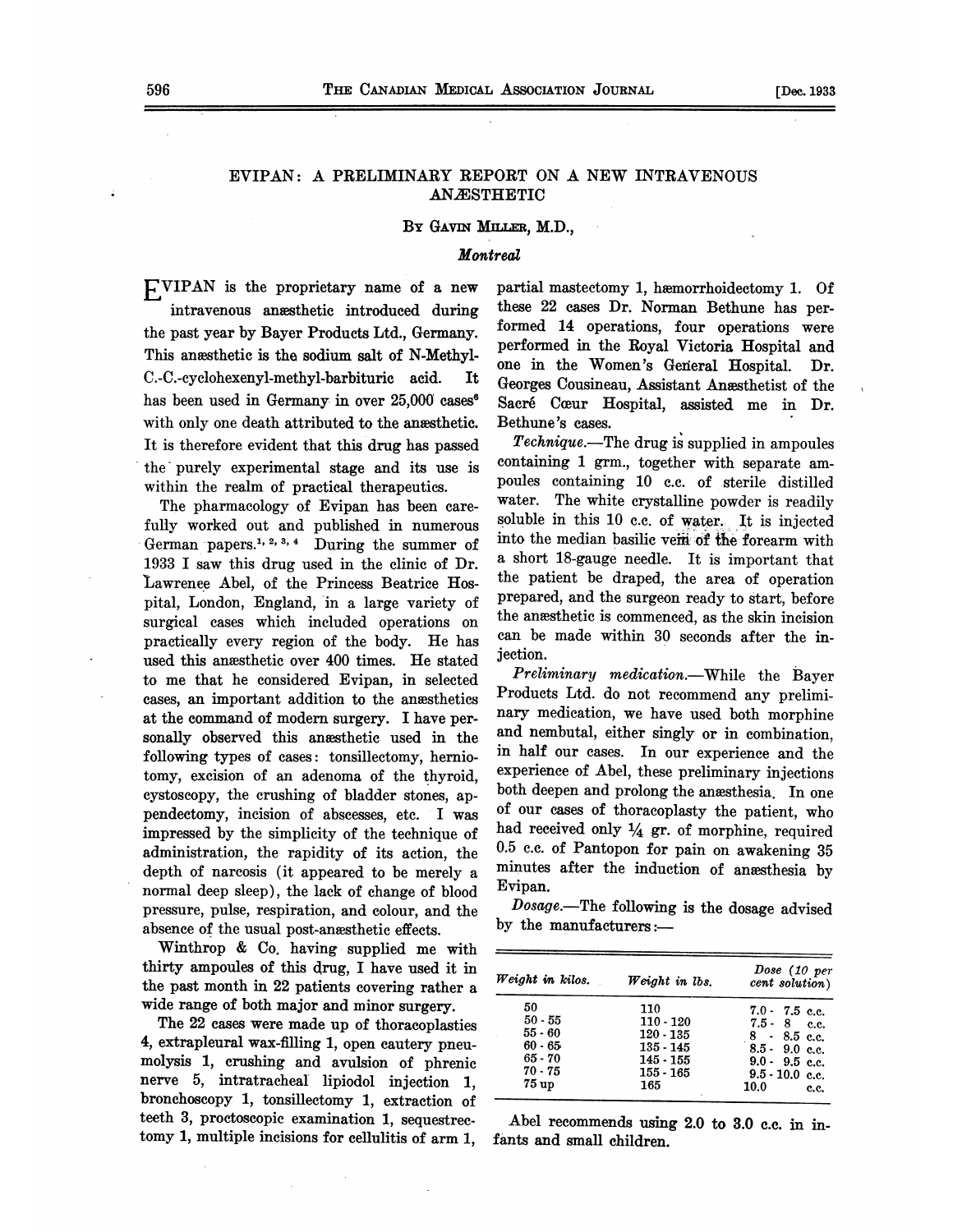|       |                                                  |                                                                  |                                      | TABLE                          |                                         |                            |             |                                                                                                                                        |
|-------|--------------------------------------------------|------------------------------------------------------------------|--------------------------------------|--------------------------------|-----------------------------------------|----------------------------|-------------|----------------------------------------------------------------------------------------------------------------------------------------|
|       |                                                  | EVIPAN INTRAVENOUS ANÆSTHETIC IN TWENTY-TWO OPERATIONS           |                                      |                                |                                         |                            |             |                                                                                                                                        |
|       |                                                  |                                                                  |                                      |                                | Amt. of                                 | Duration of                |             |                                                                                                                                        |
| Casel | <i>Disease</i>                                   | Operation                                                        | Operator                             | Hospital                       | Anæs.                                   | Oper.                      | Anæs.       | <b>Comments</b>                                                                                                                        |
| 1.    | Bilat. pulmonary<br>tuberculosis                 | Crushing phrenic<br>nerve                                        | Dr. N. Bethune                       | Sacré<br>Cœur                  | c.c.<br>10                              | mins.<br>$\boldsymbol{2}$  | mins.<br>20 | B.P. fell from 130 to 110;<br>anæsthesia adequate;<br>patient 81/2 months                                                              |
| 2.    | Unilateral pul-<br>monary tubercu-<br>losis      | Avulsion right<br>phrenic nerve                                  | Dr. N. Bethune                       | Sacré<br>Cœur                  | 8                                       | 6                          | 18          | pregnant.<br>Morph. gr. 14 Scopa-<br>lamine 1/150, hypo. be-<br>fore operation; anæs-<br>thesia perfect.                               |
| 3.    | Ulcerative colitis                               | Proctoscopic<br>examination                                      | Dr. G. Miller                        | Women's<br>General             | 8                                       | 10                         | 45.         | No noticeable change in<br>B.P., pulse, or respira-                                                                                    |
| 4.    | Bilat. pulmonary<br>tuberculosis                 | Extra pleural<br>plombage                                        | Dr. N. Bethune                       | Sacré<br>Cœur                  | 10                                      | 16                         | 30          | tion; perfect an as the sia.<br>No fall of B.P.; pulse<br>slower at end of opera-<br>tion; "a perfect anæs-<br>thetic".                |
| 5.    | Hæmorrhoids                                      | Hæmorrhoidec-<br>tomy                                            | Dr. G. Miller                        | R.V.H.                         | 8                                       | 15                         | 30          | Perfect angesthesia.                                                                                                                   |
| 6.    | Bilat. pulmonary<br>tuberculosis                 | Crushing rgiht<br>phrenic nerve                                  | Dr. N. Bethune                       | Sacré<br>Cœur                  | $\bf{4}$                                | $\boldsymbol{2}$           | 20          | Preliminary medication-<br>morphine, gr. 1/4; nem-<br>butal, $1\frac{1}{2}$ gr. Perfect<br>anæsthesia.                                 |
| 7.    | Osteomyelitis of<br>Mandible                     | Sequestrectomy                                                   | Dr. F. A. C.<br>Scrimger             | R.V.H.                         | 10                                      | 15                         | 25          | Perfect anæsthesia.                                                                                                                    |
| 8.    | <b>Bronchiectasis</b><br>$(Age 14)$ ,            | Intratracheal in-<br>jection of lipiodol                         | Dr. N. Bethune                       | Sacré<br>Cœur                  | 8                                       | 5                          | 30          | Patient slept for 3 hrs.<br>Nembutal gr. $\frac{1}{2}$ before;<br>good anæsthesia.                                                     |
| 9.    | Bilat.ipulmonary<br>tuberculosis                 | Crushing left<br>phrenic nerve                                   | Dr. N. Bethune                       | Sacré<br>Cœur                  | 6                                       | 45 sec.                    | 25          | Preliminary medication-<br>nembutal, 11/2 gr., mor-<br>phine, gr. $\frac{1}{4}$ ;<br>good<br>anæsthesia.                               |
| 10.   | Bilat. pulmonary<br>tuberculosis                 | Third stage thora-<br>coplasty (4 ribs)                          | Dr. N. Bethune                       | Sacré<br>$\operatorname{Ceur}$ | 10                                      | 7 mins.                    | 29          | Restless on awakening;<br>went to sleep after 0.5<br>c.c. pantopon; perfect<br>anæsthesia.                                             |
| 11.   | Pulmonary tu-                                    | Phrenicectomy                                                    | Dr. Georges                          | Sacré                          | 6                                       | 3.5                        | 13          | Preliminary medication,                                                                                                                |
| 12.   | berculosis<br>Cellulitis of fore-                | Multiple incisions                                               | Deshaies<br>Dr. F. A. C.<br>Scrimger | Cœur<br>R.V.H.                 | 10                                      | 10                         | 30          | $1\frac{1}{2}$ gr. nembutal.<br>Satisfactory anæsthesia.                                                                               |
| 13.   | arm<br>Tonsillitis                               | Tonsillectomy and<br>adenoidectomy                               | Dr. Bray                             | Sacré<br>Cœur                  | 3                                       | 6                          | 30          | Patient very excited for<br>several hours and had<br>tetanic convulsions (see<br>note in text).                                        |
| 14.   | Dental caries                                    | Extraction of two<br>teeth                                       | Dr. Baillargeon                      | Sacré<br>Cœur                  | $\boldsymbol{2}$                        | $\overline{2}$             | 5           | Wide awake without;<br>symptoms in 5 mins.<br>walked to ward.                                                                          |
| 15.   | Dental caries                                    | No operation                                                     | Dr. Baillargeon                      | Sacré<br>Cœur                  | $\mathbf{2}$<br>repeated<br>lin 5 mins. | No anælsthesia<br>obtained |             | Weight 185 lbs.; dose<br>insufficient.                                                                                                 |
| 16.   | Pulmonary                                        | Upper stage thor.                                                | Dr. N. Bethunel                      | Sacré<br>Cœur                  | 7.5                                     | 18                         | 35          | No change in pulse<br>throughout operation.                                                                                            |
| 17.   | tuberculosis<br>Bilat. pulmonary<br>tuberculosis | $(3$ ribs)<br>Cautery open<br>pneumolysis                        | Dr. N. Bethunel                      | Sacré<br>Cœur                  | 8                                       | 31                         | 25          | (No preliminary medi-<br>cation.) Gas and oxygen<br>required for last 5 mins.<br>Induction without diffi-                              |
| 18.   | Bilat. bronchiec-<br>tasis                       | Bronchoscopy                                                     | Dr. N. Bethune                       | Sacré<br>Cœur                  | 7                                       | $\bf{5}$                   | 25          | culty.<br>No preliminary medica-<br>tion-anses. of deeper<br>and longer duration                                                       |
| 19.   | Bilat. pulmonary<br>tuberculosis                 | Antero-lateral<br>thoracoplasty<br>with aspiration<br>of empyema | Dr. N. Bethune                       | Sacré<br>Cœur                  | 7.5                                     | 23                         | 40          | than required.<br>Preoperative medication,<br>nembutal, 1.5 grs., an<br>additional $1\frac{1}{2}$ c.c. of<br>evipan after 20 mins.;    |
| 20.   | Pulmonary<br>tuberculosis                        | Antero-lateral<br>thoracoplasty                                  | Dr. N. Bethune                       | Sacré<br>Cœur                  | 7.5                                     | 8                          | 20          | perfect anesthesia.<br>Preoperative medication,<br>nembutal, gr. $1\frac{1}{2}$ ;<br>morphine, gr. 1/4; vom-<br>ited once on awakening |
| 21.   | Dental caries                                    | <b>Extraction of five</b><br>teeth                               | Dr. Baillargeon                      | Sacré<br>Cœur                  | $\bf{3}$                                | $1\frac{1}{2}$             | $\bf{3}$    | -anæsthesia perfect.<br>Patient able to walk in<br>5 mins. "a remarkable<br>and perfect anges."-                                       |
| 22.   | Abscess of breast                                | Partial mastec-<br>tomy                                          | Dr. Schaffner                        | R.V.H.                         | 8                                       | 30                         | 20          | Dr. Baillargeon.<br>No preliminary medica-<br>tion. Required gas and<br>$02$ for last 10 mins.                                         |

 $\frac{1}{\sqrt{1-\frac{1}{\sqrt{1-\frac{1}{\sqrt{1-\frac{1}{\sqrt{1-\frac{1}{\sqrt{1-\frac{1}{\sqrt{1-\frac{1}{\sqrt{1-\frac{1}{\sqrt{1-\frac{1}{\sqrt{1-\frac{1}{\sqrt{1-\frac{1}{\sqrt{1-\frac{1}{\sqrt{1-\frac{1}{\sqrt{1-\frac{1}{\sqrt{1-\frac{1}{\sqrt{1-\frac{1}{\sqrt{1-\frac{1}{\sqrt{1-\frac{1}{\sqrt{1-\frac{1}{\sqrt{1-\frac{1}{\sqrt{1-\frac{1}{\sqrt{1-\frac{1}{\sqrt{1-\frac{1}{\sqrt{1-\frac{1}{\sqrt{1-\frac{1$ 

 $\mathcal{A}$ 

| TABLE |  |                                                        |  |  |  |  |
|-------|--|--------------------------------------------------------|--|--|--|--|
|       |  | EVIPAN INTRAVENOUS ANÆSTHETIC IN TWENTY-TWO OPERATIONS |  |  |  |  |